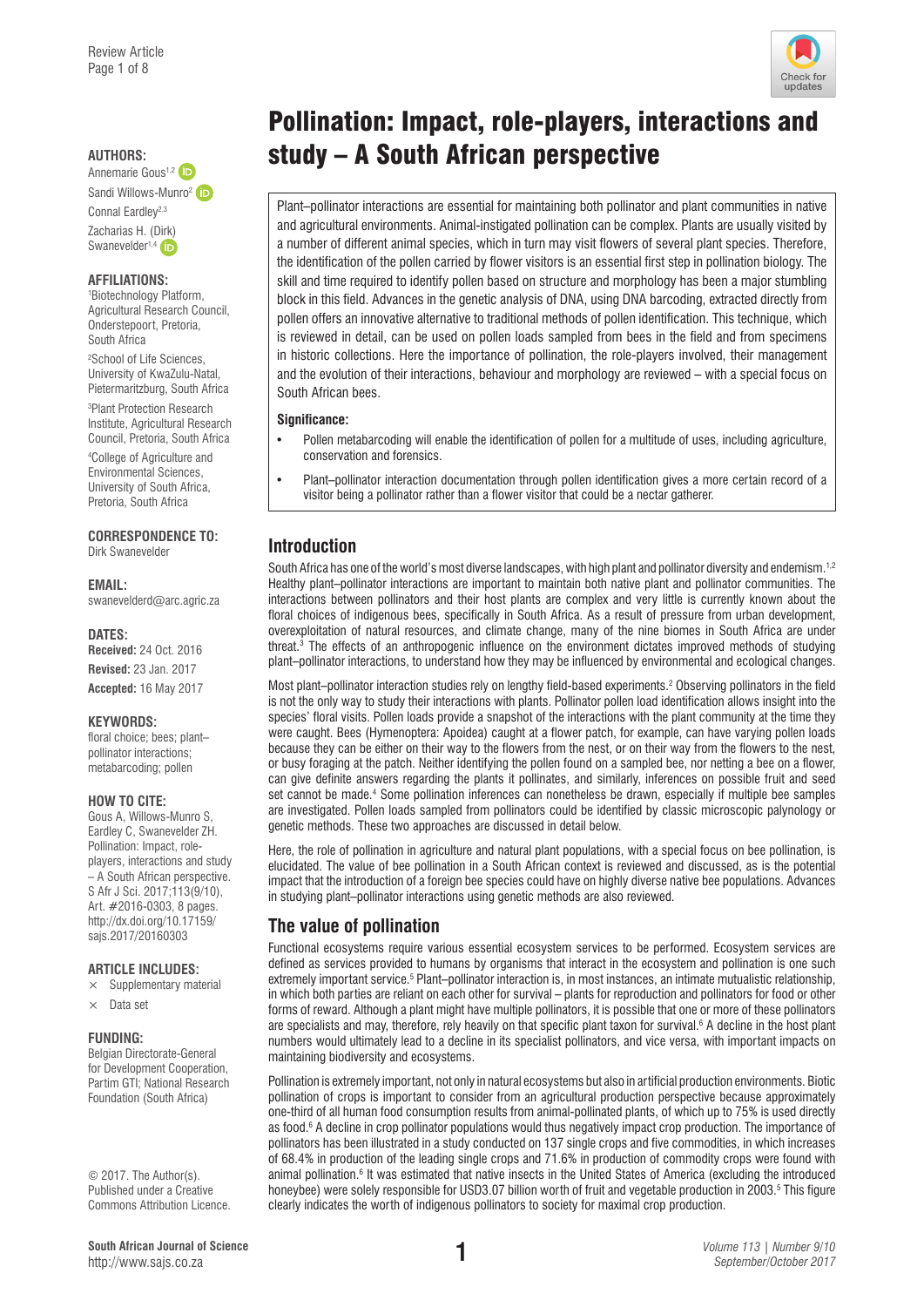# **Plant–pollinator interactions**

Pollination is an important ecosystem service and often crucial for the survival of both parties involved, but is, in essence, an inadvertent process. From the view of the pollinator, it is not its specific goal to provide this service to its mutualistic plant partner, but it is rather a coincidental result of its actions while visiting these hosts.7 Bees, for example, can deliberately collect pollen, or pollen can passively adhere to bee bodies while they are visiting flowers.8 Mutualism between the plant and the pollinator is based on rewards (pollen, nectar and oil) that the pollinator receives from the plant, and the plant gains the service of successful pollination, thereby securing its reproductive success.<sup>7-9</sup> This mutualism can be facultative or obligate, depending on whether the plant is self-compatible or whether it is monoecious or dioecious.7 Parasitic interactions are also possible when a potential pollinator takes pollen and nectar from the plant without playing any role in its pollination.<sup>7,8</sup> Interactions between plants and potential pollinators therefore range from parasitic to obligate mutualistic, with each plant–pollinator interaction a developing relationship, based on how the plant and pollinator adapt to suit each other.

#### *Evolution of plant–pollinator interactions*

Interactions between pollinators and their target plants are usually regarded as being either generalised or specialised.10 Generalisation describes an interaction in which a plant has flowers that are morphologically accessible and attractive to many different pollinator species. Specialisation refers to flowers that are sufficiently specialised as to be attractive and/or accessible to only a single type of pollinator.10,11 The same can be applied from the pollinator's perspective – that is, the range of plants a pollinator prefers relates to it being generalised or specialised, as discussed below.<sup>10,12</sup> In some extreme cases, both parties could co-evolve morphologically and behaviourally to allow only one-on-one plant–pollinator interactions, whereby the plant protects access to rewards for its specific pollinator – a feature of, amongst others, many genera in the Orchidaceae.13

It has been argued that the formation of specific floral structures in plants is largely driven by means of natural selection from their respective pollinators.9 Better pollinator-flower compatibility would, therefore, result in higher selection, through increased fertilisation events of these individuals. The pollinator-plant interaction is important as pollinator or floral adaptations can drive speciation as suggested by the diverse floras of the Cape region, South Africa.14 Flowers of angiosperms can gain suites of adaptive traits to make them more suitable to a certain type of pollinator or pollinator guild, also known as floral syndromes.15 These floral adaptations or syndromes can lead to reproductive isolation and drive speciation, but isolation and speciation are not necessarily coupled.16 It is important to remember that floral syndromes are not an absolute definition of a plant's pollinators but rather a description of how unrelated plants have evolved similar floral traits.<sup>16</sup>

#### *Bees as pollinators*

The most common and invariably important biotic pollinators of angiosperms are bees<sup>6</sup>, as they actively collect pollen as food for themselves and/or their larvae8 . There is an estimated 25 000 bee species in the world of which approximately two-thirds are taxonomically described.<sup>9</sup> Bees are important pollinators of tropical forest trees<sup>17</sup> and play an essential role in the pollination of smaller trees, shrubs and herbaceous plants<sup>9</sup>. Many crop plants are bee-pollinated, such as sunflower, tomato, canola, cowpea and coffee.<sup>6,18</sup>

South Africa has high levels of both bee and plant diversity, especially in the southern and western parts of the country that experience predominantly winter rainfall. Approximately 50% of the bee species known to occur in sub-Saharan Africa are also located in South Africa.19 Moreover, 95% of the bee species found in the winter rainfall region occur only in southern Africa.20 The moist, eastern part of the country has also been shown to be diverse in its bee species composition, albeit less so than in the arid western part of South Africa. However, the eastern region still contains a high endemism level of 75%.<sup>19,20</sup>

Although South Africa is particularly rich in pollinators and floristic diversity, relatively few comprehensive studies have investigated pollinator-plant interactions in the country as a whole. In one such study that focused on bees in the arid western region of southern Africa, 16 229 plants were visited by 924 species of non-*Apis* bees, wasps and pollen wasps.<sup>2</sup> The bees in this study were represented by 420 different species that visited 34 out of the 36 available plant families in the study area. The four plant families most frequently visited by bees were the Fabaceae, Asteraceae, Aizoaceae and Zygophyllaceae. The foraging habits of all the different bee families studied (i.e. the Colletidae, Andrenidae, Halictidae, Mellitidae, Megachilidae and Apidae) ranged from oligolectic (specialised) to narrowly or broadly polylectic (generalised) – although none of the families were nearly as polylectic as *Apis mellifera*. However, in the Mellitidae, half of the observed species were found to be oligolectic for members of the *Wahlenbergia* plant genus (Campanulaceae). This work has shed light on the diversity and foraging habits of pollinators in the arid and semi-arid regions of the western part of southern Africa.<sup>2</sup>

No similar regional-scale study of bees in the eastern part of South Africa is currently available. However, there are a few smaller studies of pollinators for specific plant species, for example, in the KwaZulu-Natal midlands in the eastern part of South Africa, *Wahlenbergia* were visited by halictid species and *A. mellifera*. 21 It is noteworthy that halictid bees have also been reported to be oligolectic for *Wahlenbergia* in Australia.22 This report indicates a possible adaptation of bees to their locally available flora as was previously reported.<sup>23</sup> The few available studies, together with the high floristic and bee diversity and endemism in South Africa, highlight the need for further studies into the diversity of bee interactions with plant species – studies that are needed to elucidate floral choice patterns within South African bee populations.

### *Bee adaptations for foraging*

Bees are active foragers, collecting various substances from flowers. During foraging activity, pollen grains become attached to their bodies. Specialised branched hairs on their bodies trap the pollen grains during the collection of pollen, nectar or oil.<sup>24</sup> Electrostatic charges on the hairs also aid in the transfer of pollen from anthers to the bee body. In addition, modifications of hairs on the mouthparts, undersides of the heads, or faces of bees all assist in extraction of pollen from flowers.<sup>8,24</sup> During foraging the pollen is groomed from the insect body into structures used to carry it to the nest. These transport structures, known as scopae, are brushes of hairs located on the hind tarsi of most bee species, or on the bottom of the abdomen as in the Megachilidae.<sup>8</sup> Structural and behavioural adaptations for the collection of pollen have previously been reviewed in more detail.<sup>24</sup> When pollen is groomed into transport structures, these pollen grains are generally not available for pollination<sup>25</sup> as they are tightly packed. Loosely adhered pollen grains on bee bodies are more important in pollination.

#### *Generalist versus specialist interactions*

Bees can exhibit generalist or specialist behaviour in their floral choices for specific requirements. Most bees within the eusocial groups – such as honeybees, bumblebees and most stingless bees – are polylectic in terms of pollen and nectar collection. $8$  They visit plants from a wide variety of taxa that are available for pollen and nectar collection. Polylectic bees still show floral constancy, that is, they make repetitive visits to plants from the same taxon that they have previously visited while the resource is available.26 Floral constancy is likely a learned behaviour that increases foraging efficiency during a single trip.8 Some bees are more selective as far as pollen is concerned. Solitary bee groups show either polylectic or oligolectic foraging behaviour. When visiting only a single species of plant, bees can be said to be monolectic, but behaviours mostly tend to range from narrowly to broadly oligolectic, with the boundaries between them remaining unclear.<sup>27</sup> Oligolectic bees still visit flowers from plant taxa other than those from which pollen are collected for other resources, such as nectar and oils.<sup>12</sup>

Floral choices of bee pollinators play an important role in the sustainability of a plant community. According to food web theory, the more complex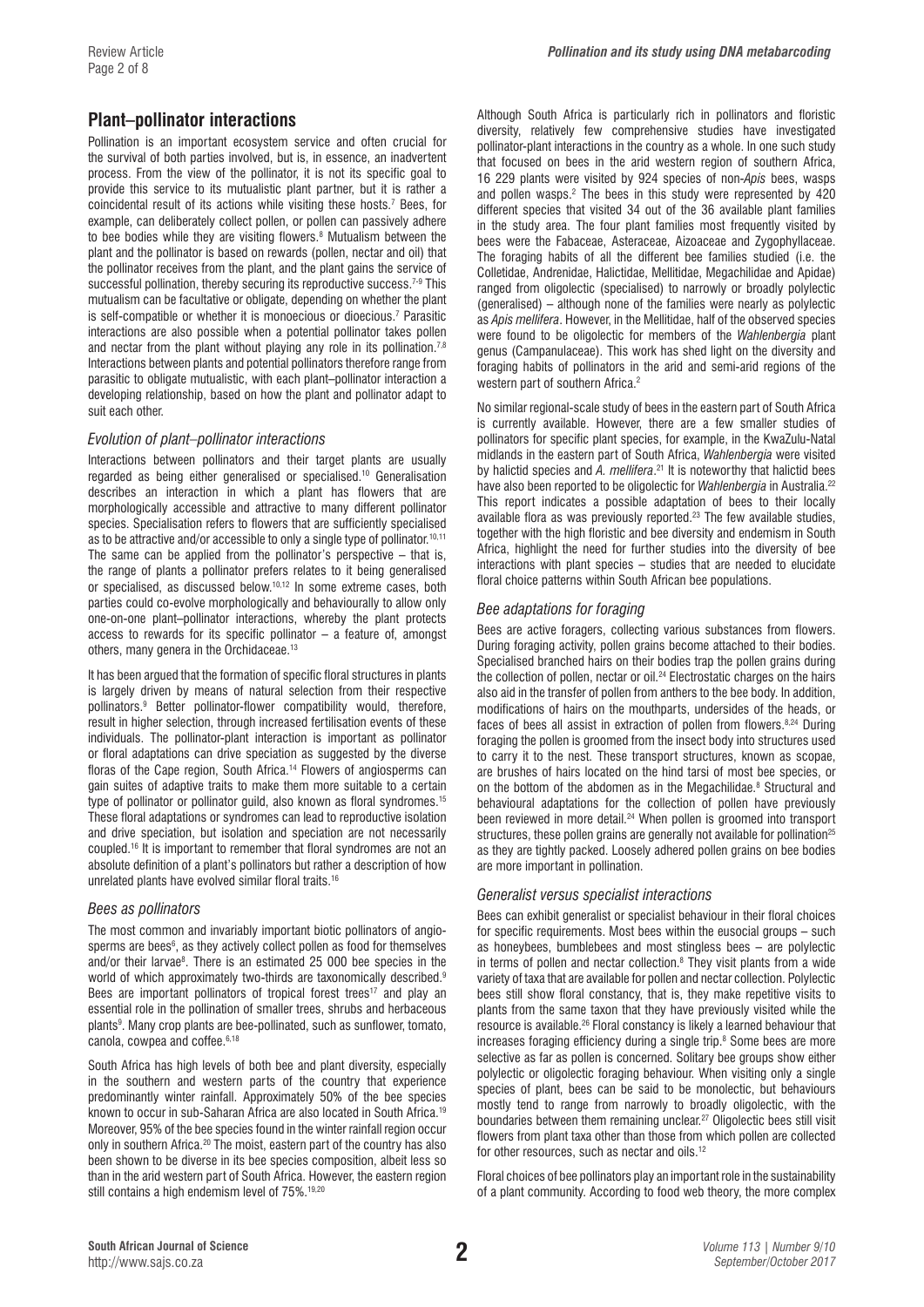the plant–pollinator interactions are, the less susceptible the plant community is to disturbances or extinction.28 If one of the interactions fails for some reason, this interaction would likely be taken over by some other pollinator involved in the complex interaction matrix. In contrast, a plant community with a high level of pollinator specialisation would be markedly more vulnerable to any disturbance in its interactions. Plant communities with high diversity would therefore be able to sustain an increased level of bee specialisation, whereas a low diversity plant community would evolve to increase the complexity level of its plant– pollinator interactions. This hypothesis was experimentally verified by increasing plant diversity in a gradient and showing an increase in solitary bee specialisation as plant species richness increased.<sup>29</sup> Oligolectic bees are also more susceptible to changes in their environment and thus to extinction. Because specialist bees have a more restricted foraging range, their effective population size  $(\mathsf{N}_\mathrm{e})$  and levels of genetic variation are lowered, making these bees and pollination systems vulnerable and in need of protection.30

#### *Studying bee-plant interactions*

Plant–pollinator interactions have historically been studied through careful and patient observation. This observation usually involves lengthy field-based experiments<sup>2</sup> with plant species in a demarcated area studied for a specific time to see which, if any, animals visit the flowers.<sup>2,18</sup> However, an animal that visits a plant is not necessarily a pollinator of that plant. Even when pollen is transferred to a receptive stigma, genetic incompatibility between pollen and plant may still prevent fertilisation from taking place, as pollen tubes may not germinate, pollen tube growth down the style may be terminated, or pollen may simply be unviable.<sup>31</sup> Fertilisation could be unsuccessful because the pollen being deposited onto the stigma is from a different plant species. Self-incompatibility also prevents fertilisation by pollen from the same plant.<sup>31</sup> Laboratory experiments using captive pollinators can also be conducted, especially for confirmation studies, but these studies do not reflect the pollinators' natural environment.32

Field-based observation can be followed by determination of the pollen loads on potential pollinators and the assessment of pollination effectiveness, as measured by the degree of fruiting and seed set through examinations of the individual plants visited.33 Pollen load determination of any potential pollinator requires capturing the animal in question and the removal of the pollen it carries. The pollen morphology is then carefully analysed (palynology) to identify, or confirm, the plant species from which it originates. Palynology-based identification requires sufficient knowledge of the field and intimate familiarity and expertise with pollen morphological structures, especially of closely related plant species. Furthermore, some form of microscopy is required for visualising the pollen's morphological features used in the identification process, such as scanning electron microscopy or compound light microscopy.31,34 These technologies require specialised sample preparation methods, skill to prepare and operate instruments, and experience to best obtain comparative morphological features between samples. Additionally, pollen morphological features of different plant species or genera can be extremely similar, especially if they are closely related, thereby requiring a wide palynology knowledge base to accurately distinguish between these samples.<sup>34</sup> Mixed pollen samples from closely related species would therefore require a highly skilled and knowledgeable palynologist, usually an expert familiar with the pollen from the area under investigation. The pollen-carrier must also be identified to make accurate inferences,<sup>2</sup> a function normally performed by different taxonomic specialists in entomology. This process makes plant–pollinator interaction studies time-consuming and highly multidisciplinary, and requires expertise in the fields of taxonomy, botanical reproduction, palynology, entomology and microscopy.

# **Pollinator declines**

The most well-known bee species is the honeybee, *Apis mellifera* Linnaeus, and most bee-related research has focused on this species.<sup>6,35</sup> Honeybee populations have been reported to be declining in certain areas of the world, such as central Europe, the United States of America and Mexico.35,36 Although there is as yet no consensus on what may be

driving *A. mellifera* population decline, factors such as insecticide use on crops; pests, diseases and predators; a decrease in genetic variation of bee colonies; the effects of climate change; and limitations in the trade of bee colonies may all play a role.35,36

In South Africa and some other countries, honeybee numbers are seemingly not declining. This is attributed to beekeeping (apiculture) and the past intentional introduction of numerous alien plant species, which widened the honeybee foraging range.<sup>37</sup> Honeybee colonies in South Africa were seen to be resilient to most diseases. This view was supported when an outbreak of American foulbrood in 2011 did not cause any major colony losses.38 More recently in 2015, however, another American foulbrood outbreak in South Africa reduced the number of colonies in the Western Cape by 40%.39

It is not only honeybee populations that have been declining over time. Researchers in Britain and the Netherlands have found a correlation between declines in native bees and declines in the number of outcrossing plant species dependent on these bees.<sup>40</sup> The native bees in both countries have narrow habitat requirements and produce single broods per year. Honeybee data were specifically excluded, but data for all native species for both countries were included in the analyses. The ultimate cause and direction of the declines could not be determined from the data, but the aforementioned study supports the notion that species reliant on a wider range of interactions within a plant–pollinator system would be more resilient when threatened.<sup>40</sup>

A changing climate, inappropriate land-management and a growing human population have contributed to the reduction of overall biodiversity, including native, wild bee populations across the world.<sup>40</sup> An important determinant of the maintenance of plant–pollinator interactions is the way land is used and managed.6,41 When agriculture is intensified on a piece of land, bee diversity can decline because of fewer opportunities for them to nest, lower foraging diversity and possible insecticide use on crops.<sup>6</sup> In South Africa's Karoo, all of these factors have been documented to result in a decline of bee and wasp diversity.<sup>4</sup> Game farming started to replace stock farming in this region and land is often overexploited. Tourism opportunities availed from game farming resulted in the introduction of animal species not normally found in the area, and also no period of rest for the land to recover. In areas where large plots of single cultivated plants (monocultures) are found, such as in the wheat fields and wine lands of the Western Cape, very little of the natural vegetation remains. These areas are also likely sprayed with pesticides. In combination, these factors can cause the complete loss of native bee and wasp communities.4

# **Managing pollinators**

Native honeybees are currently the only pollinators that are being managed in South Africa. The management of honeybee colonies for pollination purposes has several advantages and disadvantages. One major advantage of using honeybees in pollination management is their generalist foraging habits that make them suitable to be used on many different crop species. Like many other bee species, they are nevertheless unable to pollinate all crops.<sup>41</sup> Additionally, they pack their collected pollen into the corbiculae on their hind legs after moistening it with nectar or honey. This results in limited pollen available for pollination<sup>8</sup> and renders the honeybee a poorer pollinator when compared to other bee species<sup>25</sup>. African honeybees are also aggressive and care needs to be taken when working with them.<sup>41</sup> Their susceptibility to pesticides, diseases and parasites also threatens their commerciality $35$  and it is consequently important that pollination management strategies using other native species be explored.

Crop production has increased dramatically over the past decades to meet the demands of growing populations. This growth means that pollinator population sizes are not adequate to deal with the demand. Managed pollinators provide a solution to this problem. It would be best to manage indigenous pollinator populations, such as the honeybee in Africa, to alleviate the problem. In light of some of the inadequacies of honeybees as pollinators, and it being the only group of managed pollinators in South Africa, investigation into the floral choices of native bees could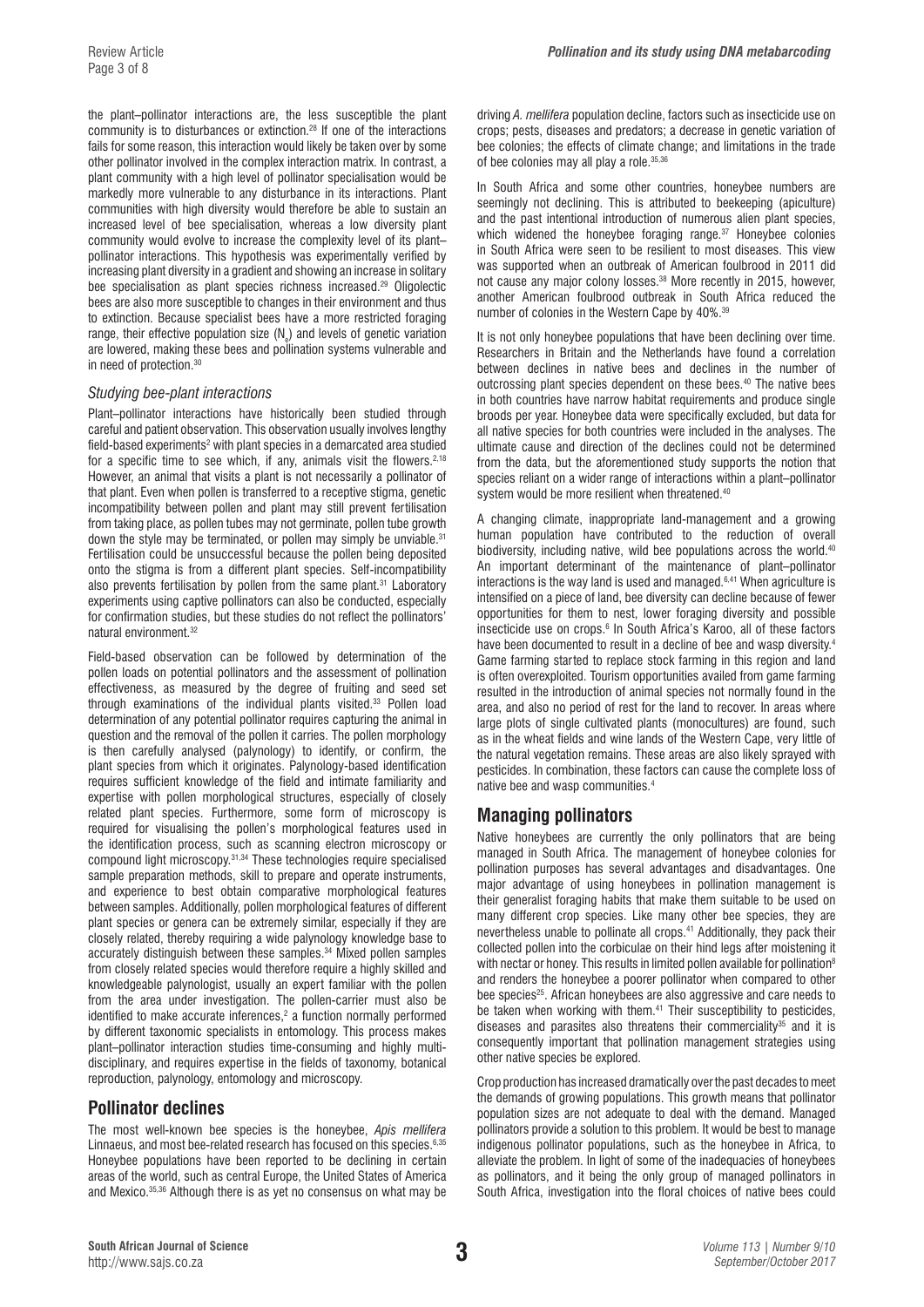identify candidates for management in the place of, or in addition to, honeybee populations. It is possible that an indigenous carpenter bee, *Xylocopa scioensis*, could be managed for tomato pollination in South Africa, much like the leafcutter bee, *Megachile rotundata*, is used for alfalfa (lucerne) pollination in North America.42 Tomatoes require vibratile ('buzz') pollination, something not effectively achieved by honeybees. This indigenous species could potentially avoid the need to import foreign pollinators as has been proposed for the Western region of South Africa, to aid in the pollination of particularly vibratile pollinated crops.<sup>43</sup>

#### *Effects of* Bombus *introduction*

The introduction of generalist pollinators, like the honeybee, to provide pollination services to multiple crop species is an economic choice. The honeybee (*A. mellifera*) naturally occurs throughout Africa, Europe and western Asia, but has been introduced to a significant proportion of the rest of the world as a successful pollinator.<sup>22</sup> The European bumblebee, *Bombus terrestris*, is most commonly found throughout Europe but has also recently been introduced into other countries<sup>44,45</sup>, and its effect on the environment is well documented. Suggestions have been made that South Africa would benefit from introducing *B. terrestris* and managing their populations for pollination $43$  as South Africa does not have any native *Bombus* species*.*

The impact of the introduction of any alien species into an environment should therefore be carefully considered, as it could be devastating to native ecosystems. This effect was demonstrated with two indigenous subspecies of *A. mellifera* in South Africa: *A. m. capensis* and *A. m. scutellata*. When colonies of *A. m. capensis* were moved across the hybrid zone separating these subspecies in the early 1990s, tens of thousands of *A. m. scutelata* colonies were lost.46 The loss occurred because of the ability of *A. m. capensis* to infest *A. m. scutelata*  colonies and then establish a female clonal lineage that parasitises on *A. m. scutellata* colonies – a trait unique to *A. m. capensis.* These infestations have been shown to only occur when humans transport *A. m. capensis* colonies into *A. m. scutelata*'s native habitat.47

Similarly, since its introduction into foreign habitats, *B*. *terrestris* has had major effects on native plant and bee populations, both positive and negative. It has been shown to increase pollination overall, but decrease efficiency of pollination in native plants, enhance pollination in weeds, and cause displacement of native pollinators.<sup>44</sup> It was discovered, by chance, to have invaded Neuquén Province in Argentina during a survey of floral visitors of shrubs. The bees were thought to have entered Argentina from Chile, as extensive studies of natural and museum populations in Argentina did not provide any historical evidence for the presence of *B. terrestris*. 45 Analysis of the pollen found on the *B. terrestris* individuals showed that they were competing with an indigenous *Bombus* species for food on seven out of the eight host plants. In Japan, *B. terrestris* was introduced to pollinate crops, but then escaped from greenhouses, became naturalised and has had negative consequences on the native bee populations.48 Resource competition between the introduced and native bumblebees was found in the Japanese study. Introduced species also interfered with the reproduction of both native plants and native bumblebees (by interspecies crosses). Additionally, new parasites were introduced to native populations. Native bumblebee populations have been displaced by *B. terrestris* before,<sup>49</sup> making its invasiveness of great concern. Previously, it has invaded Tasmanian national and urban gardens where it was found foraging on a wide variety of plant types.<sup>44</sup>

Therefore, the use of a foreign pollinator in South Africa should be carefully considered. Native, oligolectic bee species in South Africa would be particularly vulnerable to an introduction of *B. terrestris*, or any other polylectic species, that would be managed for pollination services. So far, permits have not been granted to import *B. terrestris* into South Africa, but in February 2014, Senegal received a shipment of *B. terrestris* colonies from Belgium<sup>50</sup>, signifying the first introduction of this species in sub-Saharan Africa<sup>43</sup>. The preceding evidence clearly indicates the possibility that the bees introduced elsewhere in Africa could spread to South Africa.

# **Harnessing genetic methods to examine floral choice**

The high species diversity of both plants and pollinators in South Africa makes the traditional methodology for studying plant–pollinator interactions cumbersome and impractical, particularly in projects encompassing many different species of plants and pollinators. Additionally, the few published works in this area suggests limited expertise within this field worldwide. Another approach is therefore needed to investigate these interactions more efficiently. Genetic methods can prove advantageous in revealing the floral choice patterns of native bees in South Africa. Insect taxonomists across the country have built, and are constantly adding to, large collections of native bees sampled from all over the country. Many of these bees have pollen attached to their bodies that can be used to genetically determine the taxa of plants that they visited in the flight before they were collected. Plant species within the country are also currently being collected, identified and barcoded.<sup>51</sup>

#### *DNA barcoding*

DNA barcoding has been successfully used as a diagnostic tool to identify morphologically cryptic species (by comparison to reference libraries) and has highlighted previously unrecognised species, for example various fish and amphipod crustacean species.<sup>52-54</sup> The genetic barcoding of a specimen involves the amplification of a DNA region that has a higher level of interspecific variation and limited intraspecific divergence. Gene regions used in barcoding should also provide a DNA target that can be easily amplified across many taxa using universal primers.<sup>52,55</sup>

The application of DNA barcoding to identify pollen has only recently been developed. In the last 2 years, research publications utilising barcoding in palynology have increased.56-61 The use of next-generation sequencing (NGS) in identifying mixed pollen samples (pollen metabarcoding) has recently become possible, with a full laboratory protocol and bioinformatics analysis pipeline published.<sup>61</sup>

#### *Pollen as a template for genetic studies*

How pollen is collected can impact the success of downstream molecular applications. When sampling pollen from hives, nests, or even honey, sufficient sample quantities are usually available for processing. 57,58,61,62 Conversely, when sampling pollen directly from pollinators, specimens may have only very limited pollen grains captured on their bodies. Small sample quantities may limit and complicate all further laboratory steps. The physical structure of pollen can also be problematic when used as a template. Pollen has an extremely hardy outer wall to protect it from various environmental factors, and this wall could influence DNA extraction and other processes.<sup>63</sup> Different methods are currently used to extract DNA from pollen, but most include a step to disrupt the tough pollen exine.57-59 A standardised DNA extraction method for pollen barcoding purposes would greatly aid in the comparability among studies.<sup>56</sup>

Using a NGS approach for plant–pollinator interaction studies allows the collection and barcoding of pollen, even if only a few pollen grains are available. Pollinator specimens can therefore be used as pollen sources. When bees from a natural collection are to be used as a pollen source, some factors need to be kept in mind. Bees might have extremely limited quantities of pollen captured on their bodies, and DNA extraction and all subsequent steps should be optimised for use with low starting DNA concentrations in mind. The manner in which the collection has been maintained is also of primary concern. It is well known that bees collect fungi together with pollen<sup>64</sup>, but a collection kept in suboptimal conditions would see additional fungal and bacterial growth65. Depending on the research question, barcoding gene regions can be selected to amplify more than just plant DNA from pollen samples.

#### *Amplifying DNA from pollen samples*

The barcoding principle was first applied to animal groups using the mitochondrial cytochrome c oxidase I gene (*COI*).52 In plants, the mitochondrial gene variation is not as great between species as in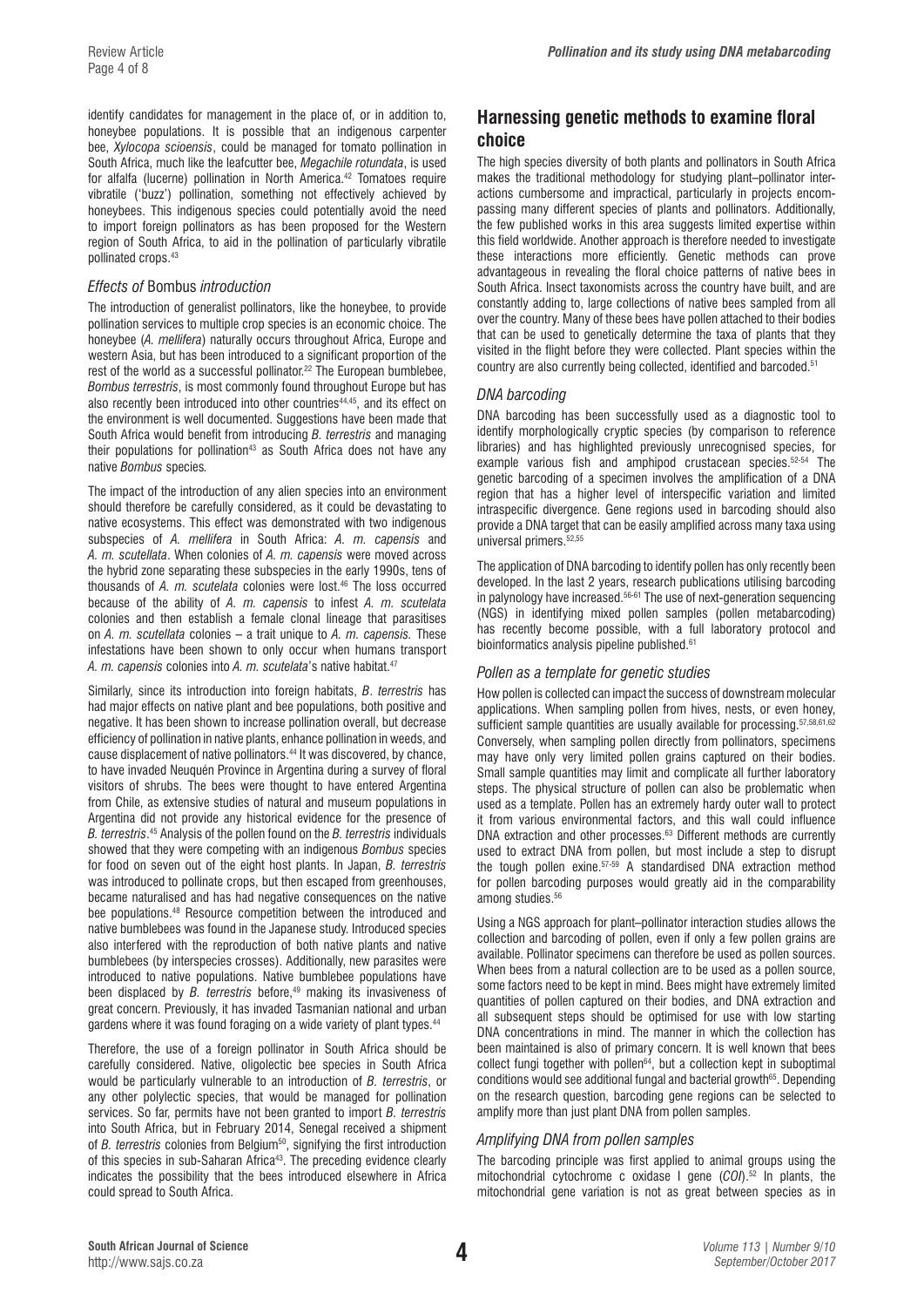animals thus making the use of the *COI* barcode region ineffective as a barcode within the Plant Kingdom. Many studies have been done to search for a suite of barcode markers for use in land plants, with varied outcomes and numerous suggestions of genes to target.66,67 The focus has mainly been on the plastid genome, with ribulose-1,5-biphosphate carboxylase oxygenase (*rbcL*) and maturase K (*matK*) being the most studied genes and, at first glance, the most informative. The Consortium for the Barcode of Life Plant Working Group was established to develop all aspects with regard to plant barcoding. They have suggested the use of *rbcL* and *matK* as the standard barcode for plants<sup>66</sup> after evaluating the success of combinations of coding regions (*matK*, *rbcL*, *rpoB* and *rpoC1*) and non-coding regions (*atpF–atpH*, *trnH–psbA*, and *psbK– psbI*). The internal transcribed spacer (ITS) region of the nuclear genome has been suggested as an additional region to barcode, with several of the plastid genes added to increase identification success.<sup>68</sup>

However, the plastid genome is usually uniparentally inherited; and amplifying plastid DNA could potentially present a problem when evaluating pollen from plants with only maternal plastid inheritance.<sup>69</sup> When plastids are exclusively maternally inherited, the ITS barcode could be invaluable in identifying the pollen parent plant as pollen contains two sperm cells which contain the nuclear genome of the plant.<sup>70,71</sup> Sometimes organellar DNA is biparentally inherited and some plastid leakage from the non-contributing parent can also occur.<sup>69</sup>

#### *PCR and sequencing*

Sequencing pollen DNA has initially been done directly from the PCR template by traditional Sanger sequencing. A study on Hawaiian *Hylaeus* bees investigated the pollen composition in the bees' guts to determine their pollen foraging behaviour.72 ITS barcodes were sequenced for samples that were preserved in 100% ethanol post-collection and the 28S ribosomal RNA region for samples preserved in 70% ethanol. Using Sanger sequencing, most pollen samples could only be identified to one plant species, but in two samples pollen belonging to two species could be identified. For mixed pollen samples, PCR products have been cloned and subsequently Sanger sequenced.<sup>62,73</sup> In this approach, a number of clones are picked and sequenced prior to identification against a reference database. Sequencing clones of pollen found in multiflower honey produced identifications for between 12 and 15 taxa per sample and 38 taxa overall<sup>62</sup>, and pollen from honeybee pollen pellets collected from hives produced between 21 and 31 taxa per sample and 52 taxa overall<sup>73</sup>. Pollen identifications were made using the Basic Local Alignment Search Tool (BLAST) available for searching GenBank, which provides a best-hit similarity method of analysis.74 However, using a cloning approach to obtain single identifiable barcodes from a mixed sample with a number of unknown species, is time consuming and expensive, with no known way to confirm that all the species have been sequenced successfully.

NGS has made it possible to process many samples simultaneously as a result of the parallel nature of the technology. It is hence much more cost-effective to sequence mixed-origin samples on an NGS platform.75 Each PCR strand is sequenced separately in NGS and this eliminates the need for prior microscopic sorting or cloning of mixed pollen samples. Studies published recently in the pollen barcoding field have combined barcoding with NGS as the preferred sequencing method.57-61 For example, metabarcoding was used to investigate the floral composition of honey samples in commercial<sup>76</sup> and domestic beekeeper-provided honeys<sup>57</sup>. A larger region of the same barcode as was used in metabarcoding commercial honeys<sup>76</sup> – the chloroplast *trn*L (UAA) intron region – was used to test the efficiency of NGS in identifying the plant origins of airborne pollen<sup>59</sup>. A chloroplast gene was also used as barcode in the study on beekeeper-provided honeys<sup>57</sup>, whereas several others<sup>58,60,61</sup> were successful using a nuclear region for pollen identification. Different sequencing platforms have been used for pollen metabarcoding; these platforms are summarised in Table 1 together with the particular study's application in the field and choice of genetic barcode marker.

Table 1: A comparison of the recently published pollen metabarcoding studies, focusing on the application of the study, the barcode region selected and the next-generation sequencing platform used in the study

| Pollen metabarcoding application                     | <b>Barcode</b><br>region | <b>Next-generation</b><br>sequencing platform |
|------------------------------------------------------|--------------------------|-----------------------------------------------|
| Aeroallergen monitoring <sup>59</sup>                | $trn$ L                  | <b>Ion Torrent PGM</b>                        |
| Provenance monitoring <sup>60</sup>                  | ITS2                     | Illumina MiSeg                                |
| Provenance monitoring <sup>58</sup>                  | ITS <sub>2</sub>         | Roche 454 GS junior                           |
| Provenance monitoring <sup>61</sup>                  | ITS2                     | Illumina MiSeg                                |
| Food quality and provenance monitoring <sup>57</sup> | rhcl                     | Roche 454 GS FLX                              |
| Food quality and provenance monitoring <sup>76</sup> | $trn$ L                  | Roche 454 GS 20                               |

Multiplexed samples need a way to be separated post-sequencing. Adding unique sequence indexes to the sequencing adapters in NGS systems allows this to be done bioinformatically.<sup>61</sup> Various indexing methods have also been successfully used, with dual indexing of PCR products by far the most cost-effective as it allows for a higher degree of multiplexing. Illumina has published a workflow for 16S metagenomics that adds overhang adapters to gene-specific PCR primers, from which dual-indexing can be done directly with the Nextera® XT (Illumina Part #15044223 Rev. B) indexing PCR. This protocol can be adapted for use in any metagenomic application, making it ideal for metabarcoding of pollen.

#### *Bioinformatics*

The incorporation of NGS in the barcoding process produces considerable amounts of data. Bioinformatic pipelines catering to the specific metabarcoding needs of pollen analysis are essential to provide reliable identifications using sequence reference databases. Sequence similarity (or best-hit) approaches<sup>74</sup> have long been in use, but suffer from some drawbacks. Heuristic searches on local alignments are performed, and a value is given of the probability that another equally good hit will be found by chance. This value is not comparable to a confidence score and relates only to the local alignment, not the taxonomic assignment of the sequence.<sup>76,77</sup> Other software available for bacterial taxonomy assignments use classifiers, such as the Ribosomal Database Project Classifier<sup>78</sup> and the UTAX command in USEARCH (currently not published; [http://www.drive5.com/usearch/manual/utax\\_algo.html](http://www.drive5.com/usearch/manual/utax_algo.html)) and these tend to perform better than best-hit approaches. Classifiers rely on the assignment of information in a hierarchical manner to provide taxonomic classifications together with a confidence score. Incorrect assignments can still be made when classifiers are trained on incomplete or incorrect sequence reference databases. Recently, a complete bioinformatics pipeline has been published for ITS2<sup>61</sup>, providing much needed guidance to researchers in the field. Standardised bioinformatics methods still need to be developed so that data can be easily analysed across different studies.

The reliable use of barcoding in species identification requires highquality sequence databases that connect specific species to their DNA barcodes and that hierarchically connect these species taxonomically. These features are particularly important when mixed-species pollen, such as that sampled from a bee's body, is being assigned to its taxonomic origin during analysis. Additionally, a database is required for each barcode region used, with the availability of barcode sequences for these databases dependent on the usage of the DNA region within the taxon under investigation. Most sequence databases are comprised of sequences obtained from publicly available databases, such as GenBank at the National Center for Biotechnology Information (NCBI). This scenario is not ideal, as misidentified entries could be present and often the relevant barcode markers are not available in these public databases, thereby resulting in gaps for the gene region of interest in the barcode reference database. Additionally, incomplete barcoding of plant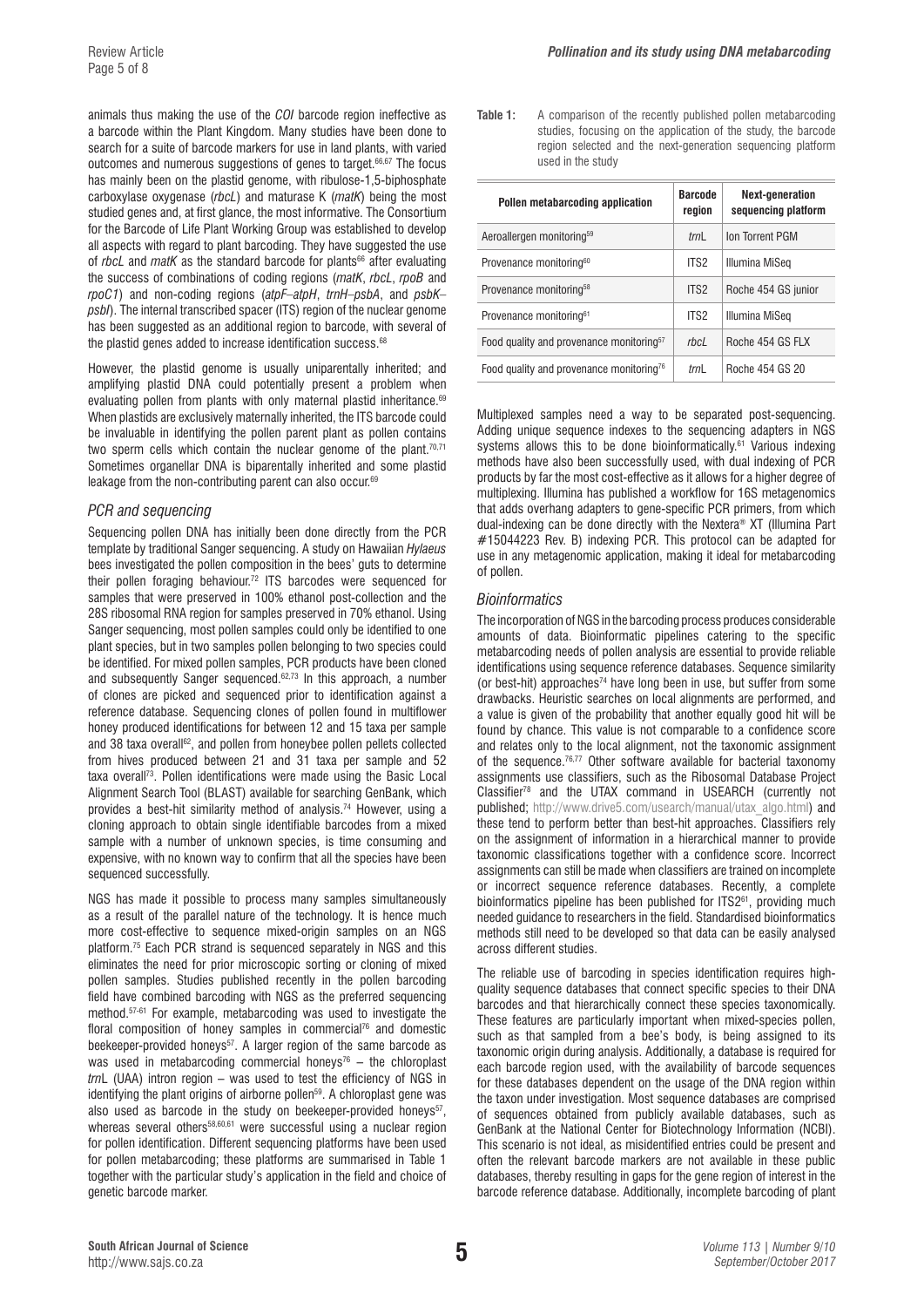species within a region further compounds correct identifications. Pollen samples will subsequently be mismatched to available sequences in the reference database or left unidentified. Some sequences are available in databases that undergo quality checks, such as the ITS2-Database.79 Plant data contained in the Barcode of Life Database Systems (BOLD; [www.boldsystems.org](http://www.boldsystems.org)<sup>80</sup>) are all from *rbcL* and *matK*, the two proposed plant plastid barcodes. These sequences are submitted by researchers and must conform to certain standards to be accepted. The available ITS2-Database has also recently been expanded nearly 2.5 times for plants.61 Curated databases provide higher confidence in the underlying sequence data, whereas sequences in NCBI are often taxonomically misclassified, but sometimes represent the only available entry for a particular species. This limitation could lead to the underestimation of within-species diversity as a result of recent speciation.<sup>81</sup> Bioinformatics methods applied to barcoding sequence data are consequently a crucial part of producing reliable pollen identifications.

# **Conclusion**

Given South Africa's rich flowering plant and bee diversity, the immense economic significance of pollination for agriculture, and the threats of climate change and poor land management on the country's biodiversity, investigations into plant–pollinator relationships are vital. Floral choice in bees gives a good indication of which plants they likely pollinate. Oligolectic bees are more vulnerable to upsets in their relationships with plants. As it has been suggested that the Succulent Karoo Biome in the western part of South Africa contains many oligolectic species, this is a key region of interest for study. Should bumblebees be introduced to this area, as suggested previously, much of the bee biodiversity of South Africa could be at stake. The identification of pollen origins is important in understanding the floral choices of bees. Many advances have been made in recent years in molecular pollen identification. DNA metabarcoding can provide accurate taxonomic identifications of pollen origins when compared to comprehensive sequence databases of carefully selected barcode gene regions. However, the lack of barcoding information for the bulk of the South African flora is a major stumbling block still to be overcome. Pollen from both honeybees and their honey, and solitary bees, has successfully been identified using this technique. DNA metabarcoding should prove instrumental in the exploration of floral choice in South African bees.

# **Acknowledgements**

We thank the National Research Foundation of South Africa (grant 95649) and the Belgian Directorate-General for Development Cooperation, partim GTI for funding the research. A.G. also thanks the South African Department of Science and Technology/National Research Foundation Professional Development Programme (99781), the Biotechnology Platform at the Agricultural Research Council, and the University of KwaZulu-Natal for support. We also thank the anonymous reviewers who made extremely useful comments which lead to the improvement of our manuscript.

# **Authors' contributions**

Z.H.S., C.E. and S.W.M. were the project leaders; A.G., Z.H.S., C.E. and S.W.M. were responsible for project design; A.G., Z.H.S., C.E. and S.W.M. made conceptual contributions; and Z.H.S., C.E. and S.W.M. supervised A.G. in her PhD studies. A.G. wrote and revised the manuscript, and Z.H.S., C.E. and S.W.M. provided critical reviews of the manuscript.

# **References**

- 1. Mittermeier RA, Turner WR, Larsen FW, Brooks TM, Gascon C. Global biodiversity conservation: The critical role of hotspots. In: Zachos FE, Habel JC, editors. Biodiversity hotspots. Heidelberg: Springer; 2011. p. 3–22. [https://doi.org/10.1007/978-3-642-20992-5\\_1](https://doi.org/10.1007/978-3-642-20992-5_1)
- 2. Gess SK, Gess FW. A comparative overview of flower visiting by non-*Apis* bees in the semi-arid to arid areas of southern Africa. J Kans Entomol Soc. 2004;77(4):602–618.<http://dx.doi.org/10.2317/E7.1>
- 3. South African Department of Environmental Affairs. Land. In: 2nd South Africa Environment Outlook: A report on the state of the environment. Pretoria: Department of Environmental Affairs; 2012. p. 87–105.
- 4. Gess SK, Gess FW. Wasps and bees in southern Africa. Pretoria: South African National Biodiversity Institute; 2014.
- 5. Losey JE, Vaughan M. The economic value of ecological services provided by insects. BioScience. 2006;56(4):311–323. [http://dx.doi.org/10.1641/0006-](http://dx.doi.org/10.1641/0006-3568(2006)56[311:TEVOES]2.0.CO;2) [3568\(2006\)56\[311:TEVOES\]2.0.CO;2](http://dx.doi.org/10.1641/0006-3568(2006)56[311:TEVOES]2.0.CO;2)
- 6. Klein A-M, Vaissiere BE, Cane JH, Steffan-Dewenter I, Cunningham SA, Kremen C, et al. Importance of pollinators in changing landscapes for world crops. Proc R Soc B Biol Sci. 2007;274(1608):303–313. [http://dx.doi.](http://dx.doi.org/10.1098/rspb.2006.3721) [org/10.1098/rspb.2006.3721](http://dx.doi.org/10.1098/rspb.2006.3721)
- 7. Kearns CA, Inouye DW, Waser NM. Endangered mutualisms: The conservation of plant–pollinator interactions. Annu Rev Ecol Syst. 1998;29:83–112. [http://](http://dx.doi.org/10.1146/annurev.ecolsys.29.1.83) [dx.doi.org/10.1146/annurev.ecolsys.29.1.83](http://dx.doi.org/10.1146/annurev.ecolsys.29.1.83)
- 8. Michener CD. The bees of the world. 2nd ed. Baltimore: Johns Hopkins University Press; 2000.
- 9. Johnson SD. The pollination niche and its role in the diversification and maintenance of the southern African flora. Philos Trans R Soc B Biol Sci. 2010;365(1539):499–516.<http://dx.doi.org/10.1098/rstb.2009.0243>
- 10. Minckley RL, Cane JH, Kervin L. Origins and ecological consequences of pollen specialization among desert bees. Proc R Soc Lond B Biol Sci. 2000;267(1440):265–271.<http://dx.doi.org/10.1098/rspb.2000.0996>
- 11. Padyšáková E, Bartoš M, Tropek R, Janeček Š. Generalization versus specialization in pollination systems: Visitors, thieves, and pollinators of *Hypoestes aristata* (Acanthaceae). PLoS ONE. 2013;8(4), e59299, 8 pages. <http://dx.doi.org/10.1371/journal.pone.0059299>
- 12. Bosch J, Martín González AM, Rodrigo A, Navarro D. Plant–pollinator networks: Adding the pollinator's perspective. Ecol Lett. 2009;12(5):409– 419. <http://dx.doi.org/10.1111/j.1461-0248.2009.01296.x>
- 13. Hetherington-Rauth MC, Ramírez SR. Evolutionary trends and specialization in the euglossine bee–pollinated orchid genus *Gongora*. Ann Mo Bot Gard. 2015;100(4):271–299. <http://dx.doi.org/10.3417/2014035>
- 14. Johnson SD. Pollination, adaptation and speciation models in the Cape flora of South Africa. Taxon. 1996;45(1):59–66. <http://dx.doi.org/10.2307/1222585>
- 15. De Merxem DG, Borremans B, De Jäger ML, Johnson T, Jooste M, Ros P, et al. The importance of flower visitors not predicted by floral syndromes. S Afr J Bot. 2009;75(4):660–667.<http://dx.doi.org/10.1016/j.sajb.2009.08.002>
- 16. Johnson SD, Steiner KE. Generalization versus specialization in plant pollination systems. Trends Ecol Evol. 2000;15(4):140–143. [http://dx.doi.](http://dx.doi.org/10.1016/S0169-5347(99)01811-X) [org/10.1016/S0169-5347\(99\)01811-X](http://dx.doi.org/10.1016/S0169-5347(99)01811-X)
- 17. Bawa KS. Plant–pollinator interactions in tropical rain forests. Annu Rev Ecol Syst. 1990;21:399–422. [http://dx.doi.org/10.1146/annurev.](http://dx.doi.org/10.1146/annurev.es.21.110190.002151) [es.21.110190.002151](http://dx.doi.org/10.1146/annurev.es.21.110190.002151)
- 18. Kwapong PK, Danquah POA, Asare AT. Insect floral visitors of cowpea (*Vigna unguiculata* L*.*). Ann Biol Res. 2013;4(4):12–18.
- 19. Kuhlmann M. Patterns of diversity, endemism and distribution of bees (Insecta: Hymenoptera: Anthophila) in southern Africa. S Afr J Bot. 2009;75(4):726– 738. <http://dx.doi.org/10.1016/j.sajb.2009.06.016>
- 20. Eardley CD. Diversity and endemism of southern African bees. Plant Protection News. 1989 Dec;18:1–2.
- 21. Welsford MR, Johnson SD. Solitary and social bees as pollinators of *Wahlenbergia* (Campanulaceae): Single-visit effectiveness, overnight sheltering and responses to flower colour. Arthropod-Plant Interact. 2012;6(1):1–14.<http://dx.doi.org/10.1007/s11829-011-9149-0>
- 22. Goulson D. Effects of introduced bees of native ecosystems. Annu Rev Ecol Syst. 2003;34:1–26. [http://dx.doi.org/10.1146/annurev.](http://dx.doi.org/10.1146/annurev.ecolsys.34.011802.132355) [ecolsys.34.011802.132355](http://dx.doi.org/10.1146/annurev.ecolsys.34.011802.132355)
- 23. Ginsberg HS. Historical development of bee foraging patterns in central New York State. Psyche (Stuttg). 1981;88(3–4):337–346. [http://dx.doi.](http://dx.doi.org/10.1155/1981/29040) [org/10.1155/1981/29040](http://dx.doi.org/10.1155/1981/29040)
- 24. Thorp RW. The collection of pollen by bees. Plant Syst Evol. 2000;222:211– 223. <http://dx.doi.org/10.1007/BF00984103>
- 25. Westerkamp C. Honeybees are poor pollinators why? Plant Syst Evol. 1991;177(1–2):71–75. <http://dx.doi.org/10.1007/BF00937827>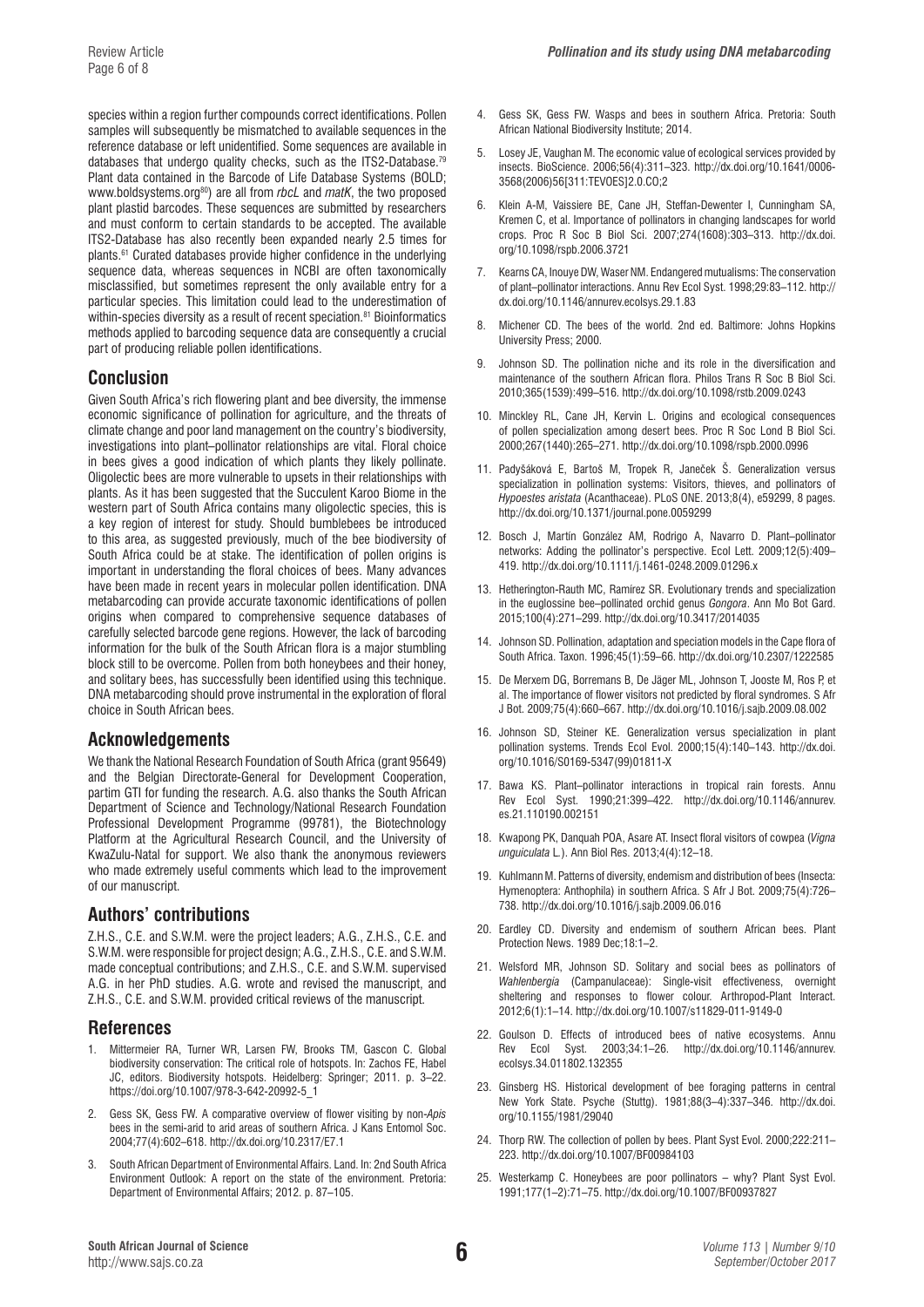- 26. Wilson P, Stine M. Floral constancy in bumble bees: Handling efficiency or perceptual conditioning? Oecologia. 1996;106(4):493–499. [http://dx.doi.](http://dx.doi.org/10.1007/BF00329707) [org/10.1007/BF00329707](http://dx.doi.org/10.1007/BF00329707)
- 27. Linsley EG. The ecology of solitary bees. Vol. 27. Berkeley, CA: University of California; 1958.
- 28. Melián CJ, Bascompte J. Food web structure and habitat loss. Fool Lett. 2002;5(1):37–46.<http://dx.doi.org/10.1046/j.1461-0248.2002.00280.x>
- 29. Ebeling A, Klein A-M, Tscharntke T. Plant–flower visitor interaction webs: Temporal stability and pollinator specialization increases along an experimental plant diversity gradient. Basic Appl Ecol. 2011;12(4):300–309. [http://dx.doi.](http://dx.doi.org/10.1016/j.baae.2011.04.005) [org/10.1016/j.baae.2011.04.005](http://dx.doi.org/10.1016/j.baae.2011.04.005)
- 30. Packer L, Zayed A, Grixti JC, Ruz L, Owen RE, Vivallo F, et al. Conservation genetics of potentially endangered mutualisms: Reduced levels of genetic variation in specialist versus generalist bees. Conserv Biol. 2005;19(1):195– 202. <http://dx.doi.org/10.1111/j.1523-1739.2005.00601.x>
- 31. Dafni A. Pollination ecology: A practical approach. Oxford: Oxford University Press; 1992.
- 32. Harder LD. Choice of individual flowers by bumble bees: Interaction of morphology, time and energy. Behaviour. 1988;104(1/2):60–77. [http://](http://dx.doi.org/10.1163/156853988X00601) [dx.doi.org/10.1163/156853988X00601](http://dx.doi.org/10.1163/156853988X00601)
- 33. Klein A-M, Steffan-Dewenter I, Tscharntke T. Fruit set of highland coffee increases with the diversity of pollinating bees. Proc R Soc B Biol Sci. 2003;270(1518):955–961.<http://dx.doi.org/10.1098/rspb.2002.2306>
- 34. Rahl M. Microscopic identification and purity determination of pollen grains. In: Jones MG, Lympany P, editors. Allergy methods and protocols. Totowa, NJ: Humana Press; 2008. [https://doi.org/10.1007/978-1-59745-366-0\\_22](https://doi.org/10.1007/978-1-59745-366-0_22)
- 35. VanEngelsdorp D, Meixner MD. A historical review of managed honey bee populations in Europe and the United States and the factors that may affect them. J Invertebr Pathol. 2010;103:S80–S95. [http://dx.doi.org/10.1016/j.](http://dx.doi.org/10.1016/j.jip.2009.06.011) [jip.2009.06.011](http://dx.doi.org/10.1016/j.jip.2009.06.011)
- 36. Goulson D, Nicholls E, Botías C, Rotheray EL. Bee declines driven by combined stress from parasites, pesticides, and lack of flowers. Science. 2015;347(6229), Art. #1255957. [http://dx.doi.org/10.1126/](http://dx.doi.org/10.1126/science.1255957) [science.1255957](http://dx.doi.org/10.1126/science.1255957)
- 37. Jaffé R, Dietemann V, Allsopp MH, Costa C, Crewe RM, Dall'Olio R, et al. Estimating the density of honeybee colonies across their natural range to fill the gap in pollinator decline censuses. Conserv Biol. 2010;24(2):583–593. <http://dx.doi.org/10.1111/j.1523-1739.2009.01331.x>
- 38. Human H, Pirk CWW, Crewe RM, Dietemann V. The honeybee disease American foulbrood – An African perspective. Afr Entomol. 2011;19(3):551– 557. <http://dx.doi.org/10.4001/003.019.0301>
- 39. Kings S. Honeybee crisis catches SA off-guard. Mail & Guardian. 2015 April 17 [cited 2016 Jun 01]. Available from: [http://mg.co.za/article/2015-04-16](http://mg.co.za/article/2015-04-16-honeybee-crisis-catches-sa-off-guard) [honeybee-crisis-catches-sa-off-guard](http://mg.co.za/article/2015-04-16-honeybee-crisis-catches-sa-off-guard)
- 40. Biesmeijer JC, Roberts SPM, Reemer M, Ohlemüller R, Edwards M, Peeters T, et al. Parallel declines in pollinators and insect-pollinated plants in Britain and the Netherlands. Science. 2006;313:351–353. [http://dx.doi.org/10.1126/](http://dx.doi.org/10.1126/science.1129551) [science.1129551](http://dx.doi.org/10.1126/science.1129551)
- 41. Kearns CA, Inouye DW. Pollinators, flowering plants, and conservation biology. BioScience. 1997;47(5):297–307. <http://dx.doi.org/10.2307/1313191>
- 42. Pitts-Singer TL, Cane JH. The alfalfa leafcutting bee, *Megachile rotundata* : The world's most intensively managed solitary bee. Annu Rev Entomol. 2011;56(1):221–237. [http://dx.doi.org/10.1146/annurev](http://dx.doi.org/10.1146/annurev-ento-120709-144836)[ento-120709-144836](http://dx.doi.org/10.1146/annurev-ento-120709-144836)
- 43. Rodger J, Donaldson J, Eardley C, Pauw A, Johnson S. SA should put bumblebees to flight. Farmer's Weekly. 2013 [updated 2014 Jul 09; cited 2016 Mar 12]. Available from: [http://www.farmersweekly.co.za/article.](http://www.farmersweekly.co.za/article.aspx?id=40333&h=SA-should-put-bumblebees-to-flight) [aspx?id=40333&h=SA-should-put-bumblebees-to-flight](http://www.farmersweekly.co.za/article.aspx?id=40333&h=SA-should-put-bumblebees-to-flight)
- 44. Hingston AB, Marsden-Smedley J, Driscoll DA, Corbett S, Fenton J, Anderson R, et al. Extent of invasion of Tasmanian native vegetation by the exotic bumblebee *Bombus terrestris* (Apoidea: Apidae). Austral Ecol. 2002;27(2):162–172.<http://dx.doi.org/10.1046/j.1442-9993.2002.01179.x>
- 45. Torretta JP, Medan D, Abrahamovich AH. First record of the invasive bumblebee *Bombus terrestris* (L.)(Hymenoptera, Apidae) in Argentina. Trans Am Entomol Soc. 2006;132:285–289. [http://dx.doi.org/10.3157/0002-](http://dx.doi.org/10.3157/0002-8320(2006)132[285:FROTIB]2.0.CO;2) [8320\(2006\)132\[285:FROTIB\]2.0.CO;2](http://dx.doi.org/10.3157/0002-8320(2006)132[285:FROTIB]2.0.CO;2)
- 46. Byatt MA, Chapman NC, Latty T, Oldroyd BP. The genetic consequences of the anthropogenic movement of social bees. Insectes Sociaux. 2016;63(1):15– 24. <https://doi.org/10.1007/s00040-015-0441-3>
- 47. Beekman M, Allsopp MH, Wossler TC, Oldroyd BP. Factors affecting the dynamics of the honeybee (*Apis mellifera*) hybrid zone of South Africa. Heredity. 2008;100(1):13–18.<http://dx.doi.org/10.1038/sj.hdy.6801058>
- 48. Goka K. Introduction to the special feature for ecological risk assessment of introduced bumblebees: Status of the European bumblebee, *Bombus terrestris*, in Japan as a beneficial pollinator and an invasive alien species. Appl Entomol Zool. 2010;45(1):1–6. <http://dx.doi.org/10.1303/aez.2010.1>
- 49. Inoue MN, Yokoyama J, Washitani I. Displacement of Japanese native bumblebees by the recently introduced *Bombus terrestris* (L.) (Hymenoptera: Apidae). J Insect Conserv. 2008;12(2):135–146. [http://dx.doi.org/10.1007/](http://dx.doi.org/10.1007/s10841-007-9071-z) [s10841-007-9071-z](http://dx.doi.org/10.1007/s10841-007-9071-z)
- 50. Siegmund H. Brussels airlines cargo welcomes 16 queen bees aboard. CargoForwarder Global. 2014 March 03 [cited 2016 Mar 12]. Available from: [http://www.cargoforwarder.eu/2014/03/03/brussels-airlines-cargo](http://www.cargoforwarder.eu/2014/03/03/brussels-airlines-cargo-welcomes-16-queen-bees-aboard/)[welcomes-16-queen-bees-aboard/](http://www.cargoforwarder.eu/2014/03/03/brussels-airlines-cargo-welcomes-16-queen-bees-aboard/)
- 51. Lahaye R, Van der Bank M, Bogarin D, Warner J, Pupulin F, Gigot G, et al. DNA barcoding the floras of biodiversity hotspots. Proc Natl Acad Sci USA. 2008;105(8):2923–2928.<https://doi.org/10.1073/pnas.0709936105>
- 52. Hebert PDN, Cywinska A, Ball SL, deWaard JR. Biological identifications through DNA barcodes. Proc R Soc B Biol Sci. 2003;270(1512):313–321. <http://dx.doi.org/10.1098/rspb.2002.2218>
- 53. Ward RD, Zemlak TS, Innes BH, Last PR, Hebert PDN. DNA barcoding Australia's fish species. Philos Trans R Soc B Biol Sci. 2005;360(1462):1847– 1857.<http://dx.doi.org/10.1098/rstb.2005.1716>
- 54. Witt JDS, Threloff DL, Hebert PDN. DNA barcoding reveals extraordinary cryptic diversity in an amphipod genus: Implications for desert spring conservation. Mol Ecol. 2006;15(10):3073–3082. [http://dx.doi.org/10.1111/](http://dx.doi.org/10.1111/j.1365-294X.2006.02999.x) [j.1365-294X.2006.02999.x](http://dx.doi.org/10.1111/j.1365-294X.2006.02999.x)
- 55. Moritz C, Cicero C. DNA barcoding: Promise and pitfalls. PLoS Biol. 2004;2(10), e354, 3 pages. <http://dx.doi.org/10.1371/journal.pbio.0020354>
- 56. Bell K, De Vere N, Keller A, Richardson R, Gous A, Burgess K, et al. Pollen DNA barcoding: Current applications and future prospects. Genome. 2016;59:629–640. <http://dx.doi.org/10.1139/gen-2015-0200>
- 57. Hawkins J, De Vere N, Griffith A, Ford CR, Allainguillaume J, Hegarty MJ, et al. Using DNA metabarcoding to identify the floral composition of honey: A new tool for investigating honey bee foraging preferences. PLoS ONE. 2015;10(8), e0134735, 20 pages. <http://dx.doi.org/10.1371/journal.pone.0134735>
- 58. Keller A, Danner N, Grimmer G, Ankenbrand M, Von der Ohe K, Von der Ohe W, et al. Evaluating multiplexed next-generation sequencing as a method in palynology for mixed pollen samples. Plant Biol. 2015;17(2):558–566. [http://](http://dx.doi.org/10.1111/plb.12251) [dx.doi.org/10.1111/plb.12251](http://dx.doi.org/10.1111/plb.12251)
- 59. Kraaijeveld K, De Weger LA, Ventayol García M, Buermans H, Frank J, Hiemstra PS, et al. Efficient and sensitive identification and quantification of airborne pollen using next-generation DNA sequencing. Mol Ecol Resour. 2015;15(1):8–16. <http://dx.doi.org/10.1111/1755-0998.12288>
- 60. Richardson RT, Lin C-H, Quijia JO, Riusech NS, Goodell K, Johnson RM. Rank-based characterization of pollen assemblages collected by honey bees using a multi-locus metabarcoding approach. Appl Plant Sci. 2015;3(11), 1500043, 9 pages. <http://dx.doi.org/10.3732/apps.1500043>
- 61. Sickel W, Ankenbrand MJ, Grimmer G, Holzschuh A, Härtel S, Lanzen J, et al. Increased efficiency in identifying mixed pollen samples by meta-barcoding with a dual-indexing approach. BMC Ecol. 2015;15(1), Art. #20, 9 pages. <http://dx.doi.org/10.1186/s12898-015-0051-y>
- 62. Bruni I, Galimberti A, Caridi L, Scaccabarozzi D, De Mattia F, Casiraghi M, et al. A DNA barcoding approach to identify plant species in multiflower honey. Food Chem. 2015;170:308–315. [http://dx.doi.org/10.1016/j.](http://dx.doi.org/10.1016/j.foodchem.2014.08.060) [foodchem.2014.08.060](http://dx.doi.org/10.1016/j.foodchem.2014.08.060)
- 63. Edlund AF. Pollen and stigma structure and function: The role of diversity in pollination. Plant Cell. 2004;16:S84–S97. [http://dx.doi.org/10.1105/](http://dx.doi.org/10.1105/tpc.015800) [tpc.015800](http://dx.doi.org/10.1105/tpc.015800)
- 64. Eltz T, Brühl CA, Görke C. Collection of mold (*Rhizopus* sp.) spores in lieu of pollen by the stingless bee *Trigona collina*. Insectes Sociaux. 2002;49(1):28– 30. <http://dx.doi.org/10.1007/s00040-002-8274-2>